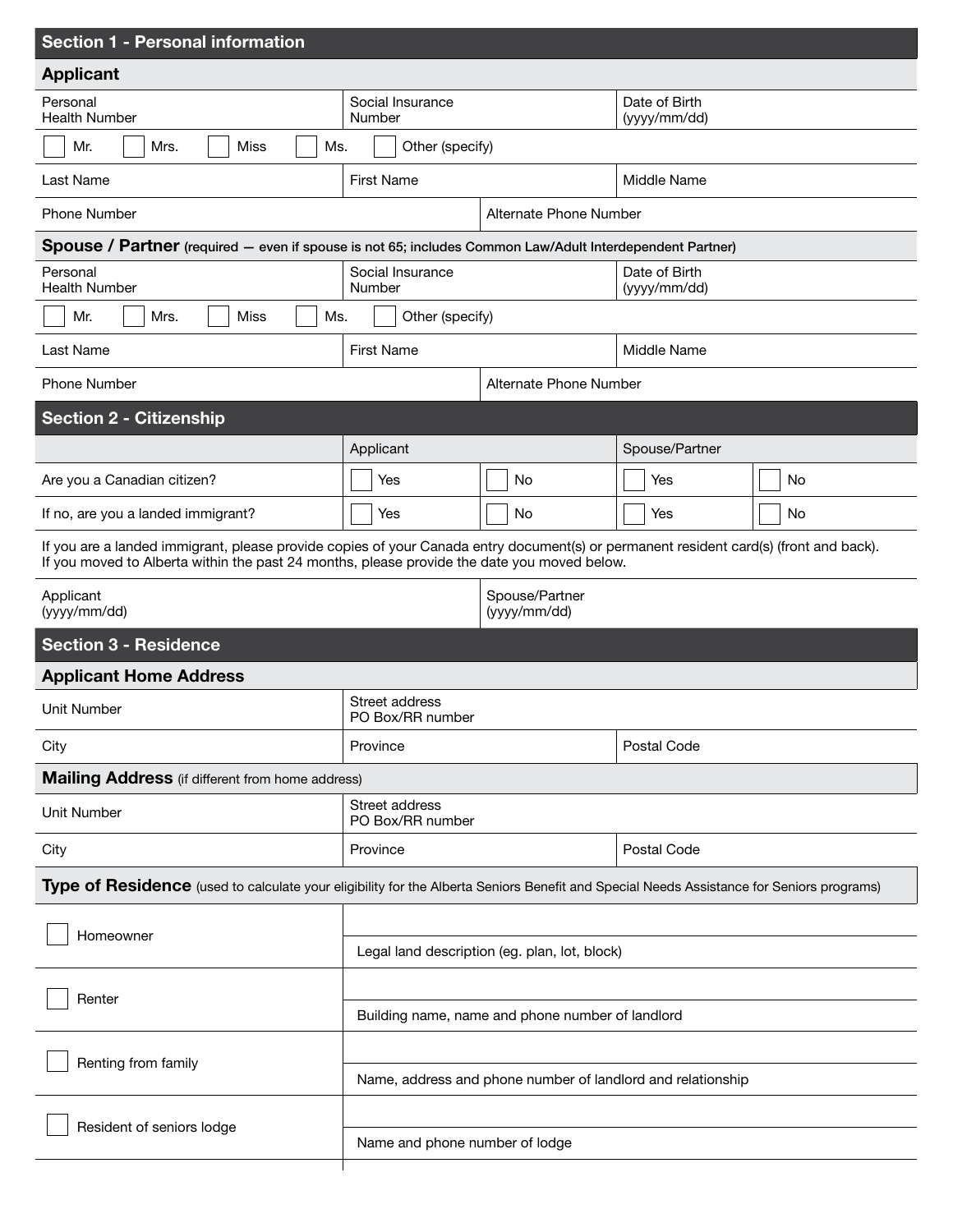| <b>Section 4 - Old Age Security</b>                                                                                                                |           |               |                |    |
|----------------------------------------------------------------------------------------------------------------------------------------------------|-----------|---------------|----------------|----|
|                                                                                                                                                    | Applicant |               | Spouse/Partner |    |
| Do you receive Old Age Security?                                                                                                                   | Yes       | No            | Yes            | No |
| If yes, confirmation of your eligibility will be obtained directly from Service Canada.                                                            |           |               |                |    |
| If no, have you applied for OAS?                                                                                                                   | Yes       | No            | Yes            | No |
| If you and/or your spouse/partner<br>(if applicable) have not applied for OAS<br>please indicate the reason:                                       | Deferred  | Still working | Other:         |    |
| If you and/or your spouse/partner have chosen to defer or delay receipt of OAS, you are not eligible for Seniors Financial<br>Assistance programs. |           |               |                |    |
| Section 5 - Direct Deposit (to receive Alberta Seniors Benefit and Special Needs Assistance for Seniors)                                           |           |               |                |    |
| If you are eligible for a benefit, it will be deposited directly into your bank account. Please attach a blank pre-printed cheque with your        |           |               |                |    |

name, current address and account number pre-printed by your financial institution. Refer to sample below. Your spouse/partner must be 65 or older to receive a payment.

If you do not have a pre-printed personalized cheque, please visit our website at alberta.ca/alberta-seniors-benefit.aspx or call 1-877-644-9992 for a direct deposit form.



Applicant - Please attach pre-printed void cheque here

### Spouse/Partner (if age 65+ or soon to be 65) - Please attach pre-printed void cheque here

| Your Name<br>Your Home Address                | 208         |
|-----------------------------------------------|-------------|
|                                               | DATE        |
| <b>PAY TO THE</b><br>アンティング アートレー<br>ORDER OF |             |
|                                               | 100 DOLLARS |
| Your Bank's Name<br>Your Bank's Address       |             |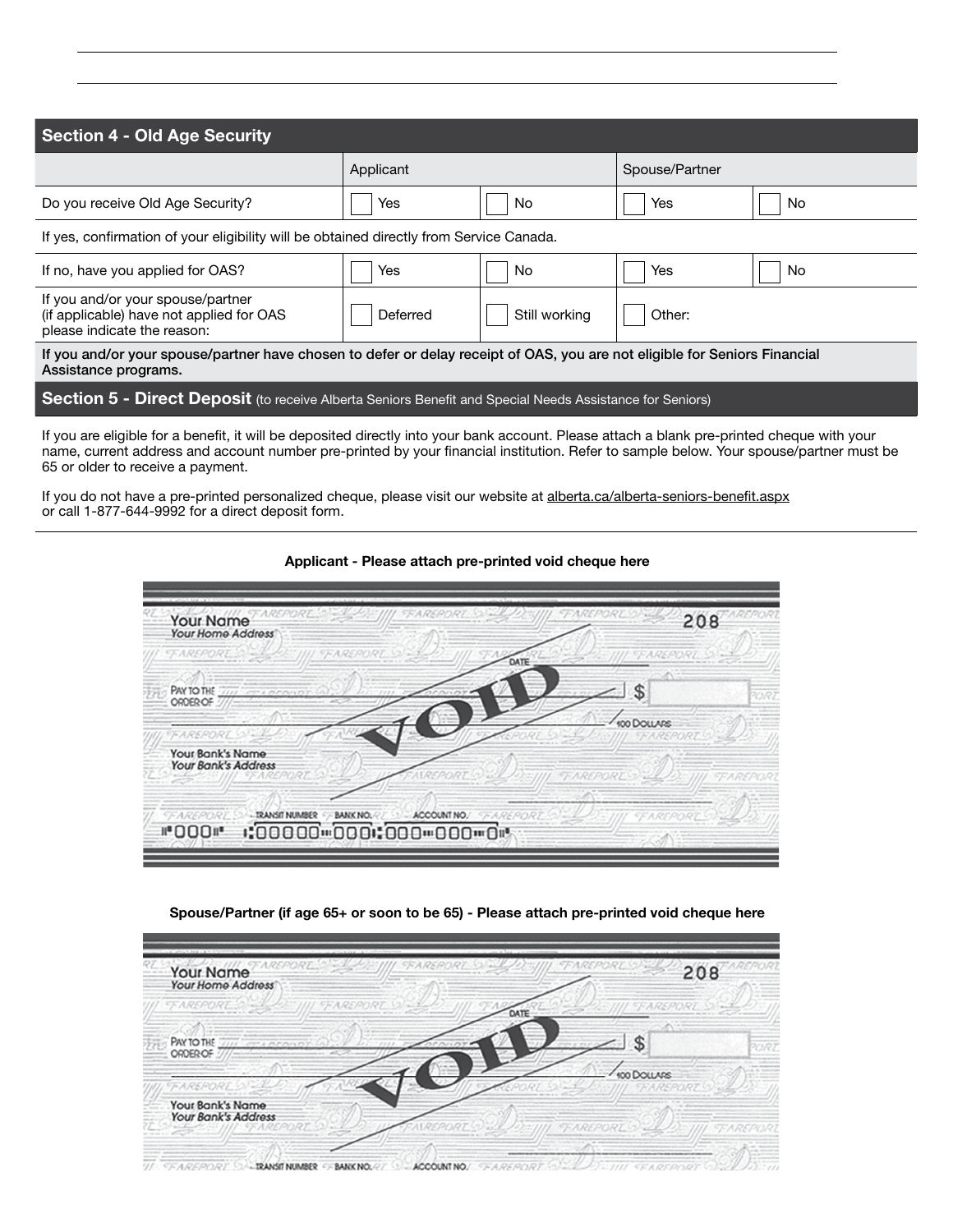2. I declare that the information provided in this application is correct and complete. I understand that incorrect reporting may result in receiving funds for which I am not eligible and I may be required to repay them.

### This application will not be processed if the authorization and declaration above has been altered or not signed appropriately.

#### This section must be signed by applicant, spouse and/or partner, or trustee, if applicable.

under the *Seniors Benefit Act*, I may do so by writing to the Alberta Ministry of Seniors and Housing.

# Applicant/trustee Print Name Signature **Date** (yyyy/mm/dd) Spouse/partner/trustee (signature required even if spouse is not 65) Print Name

| Signature                                                            | Date<br>(yyyy/mm/dd) |
|----------------------------------------------------------------------|----------------------|
| Section 7 - Declaration of Trustee/Power of Attorney (if applicable) |                      |

# Only complete this section if a Power of Attorney/Trustee is acting on your behalf.

I declare that I have legal authority to act as Trustee/Power of Attorney for the applicant and/or the applicant's spouse/partner for the purpose of this application and receipt of benefits under the *Seniors Benefit Act.*

I have ensured the applicant, spouse/partner or trustee has signed Section 6 of the Authorization and Declaration (see above) and will undertake to comply with these conditions on behalf of the applicant and/or the applicant's spouse/partner.

Please provide photocopies of Trustee/Power of Attorney documents and include any necessary medical declarations, if required.

## Signature of Trustee/Power of Attorney (also sign section 6)

| Print Name |                      |
|------------|----------------------|
| Signature  | Date<br>(yyyy/mm/dd) |

Trustee Address Unit number/street address/PO box/RR number

| City, Town or Village                                 |         | Province          |
|-------------------------------------------------------|---------|-------------------|
| Postal Code                                           | Phone # | Alternate Phone # |
| <b>Section 8 - Collection of Personal Information</b> |         |                   |

For further information about the collection of your personal information, please refer to the Seniors Financial Assistance Programs Information Booklet.